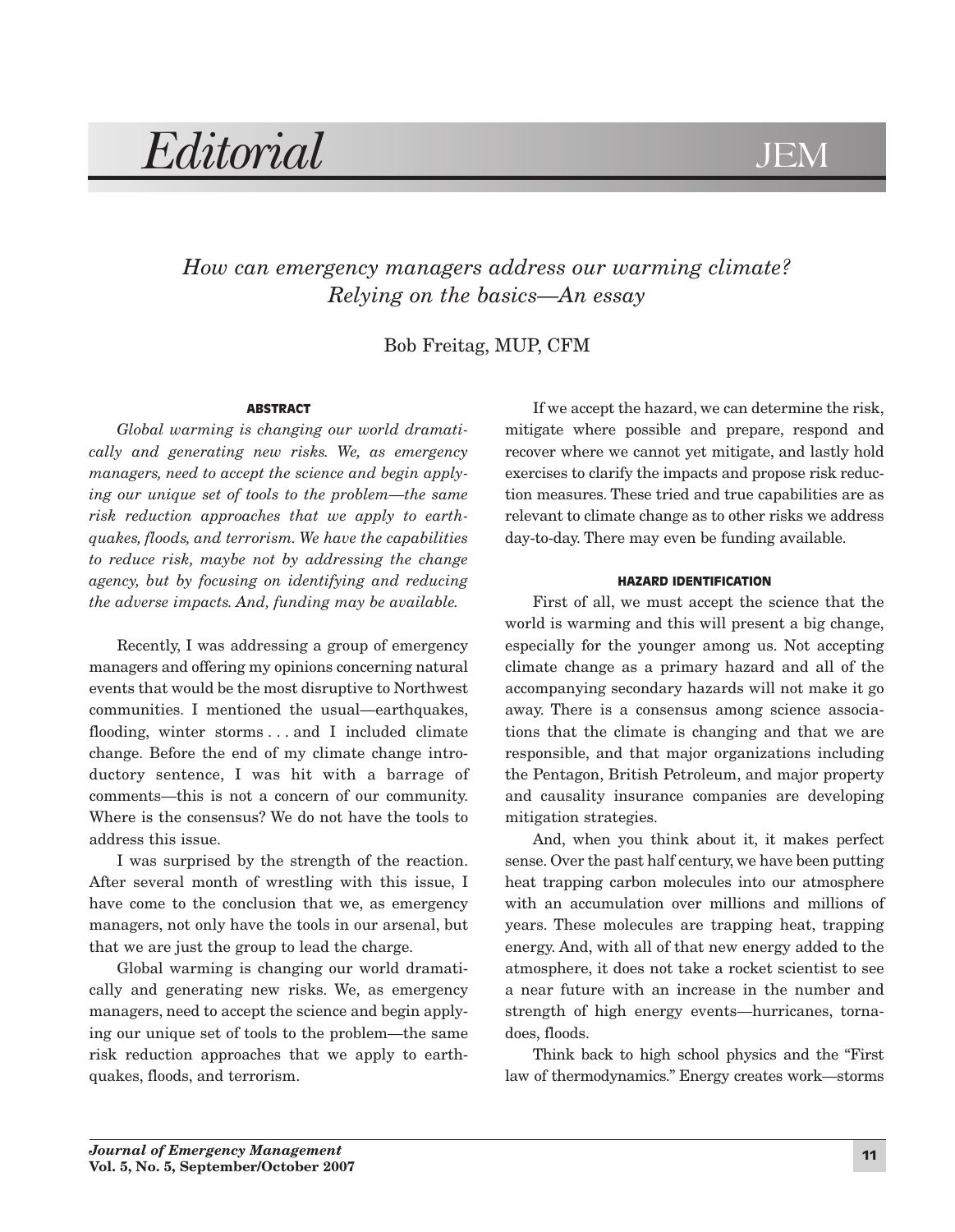can be thought of as work. And, what this first law does not address and what is especially worrisome are thresholds. At certain points, ice melts, enzymes are not produced and living things die, sea level rise to a where a port is flooded, and ocean currents change.

If you do not believe that our world is warming and that there will not be severe impacts to this change, do not read on, place this article on the shelf and revisit the topic next year. Our University of Washington Climate Impacts Group forecast models are proving very conservative, and they are continually being revised to reflect more rapid rates of change.

#### RISK ANALYSIS

What is the risk? To determine risk we will need a definition that will work for climate change and there are definitions. Let us use the one at the root of our emergency management profession. One that was developed during World War I (WWI) and that I used in the 1970s while working with the Federal Disaster Assistance Administration, in a program we called the "Hazard Identification Capability Assessment/Multi-Year Development Plan" or HICAMYDP (which we pronounced "Hic-a-ma-dip").

Here, risk is a function of the hazard (the science of change), vulnerability (impact, consequence), and capabilities (available tools and approaches).

Beginning with the hazard, we need to address global warming for what it is, a unique hazard and not within the context of other hazards and certainly not as a secondary hazard to flooding, coastal hazards, and landslides. In Alaska, the State Department of Homeland Security references "Permafrost Hazards." This euphemism is counter productive and not only masks the problem but clouds the search for risk reduction measures. It points your risk analysis in the wrong direction.

Looking at global warming within the context of flooding, for instance, will mask such secondary hazards as drought. In the Northwest, the Cascade Mountains are not very high and global warming is melting the few remaining glaciers, reducing snow fall

and snow accumulation. These impacts are increasing winter discharges and reducing summer flows. With our well-drained soils, the lack of summer moisture may be our most significant consequence of climate change.

We can reduce risk by addressing the hazard of climate change, and as emergency managers we need to support the reduction of greenhouse gases, and in the case of the Northwest support conservation measures that keep water in the watershed longer such as forests, wet gardens, wetlands. However, as emergency managers, we are not scientists or engineers and our experience lies more in reducing vulnerabilities than in altering the characteristics of the hazard. We have extensive experience in reducing the consequences of hazards. We have bought flood prone homes, reduced the number of unreinforced masonry structures, and isolated hazardous wastes. We as emergency managers can similarly help our communities live with this new change.

### THE FOUR PHASES OF EMERGENCY MANAGEMENT

Mitigate and where you cannot mitigate prepare, respond, and recover.

There are four phases of emergency management and there are risk reduction opportunities in each.

On December 26, 2004, the most damaging recorded tsunami decimated the coastlines of many Indian Ocean countries. Thousands of structures were destroyed. We are emergency managers and as emergency managers we saw this disaster through our unique lenses and recognized opportunities to mitigate and rebuild on higher ground not only to address future tsunamis but also to address a secondary hazard of global warming—sea level rise.

#### EXERCISES

We have the capabilities to reduce risk, maybe not by addressing the change agency, but by focusing on identifying and reducing the adverse impacts. Since we became a profession, we have relied on exercises to develop and test approaches and to raise difficult questions. To begin your risk reduction process, consider inviting your local university to develop a